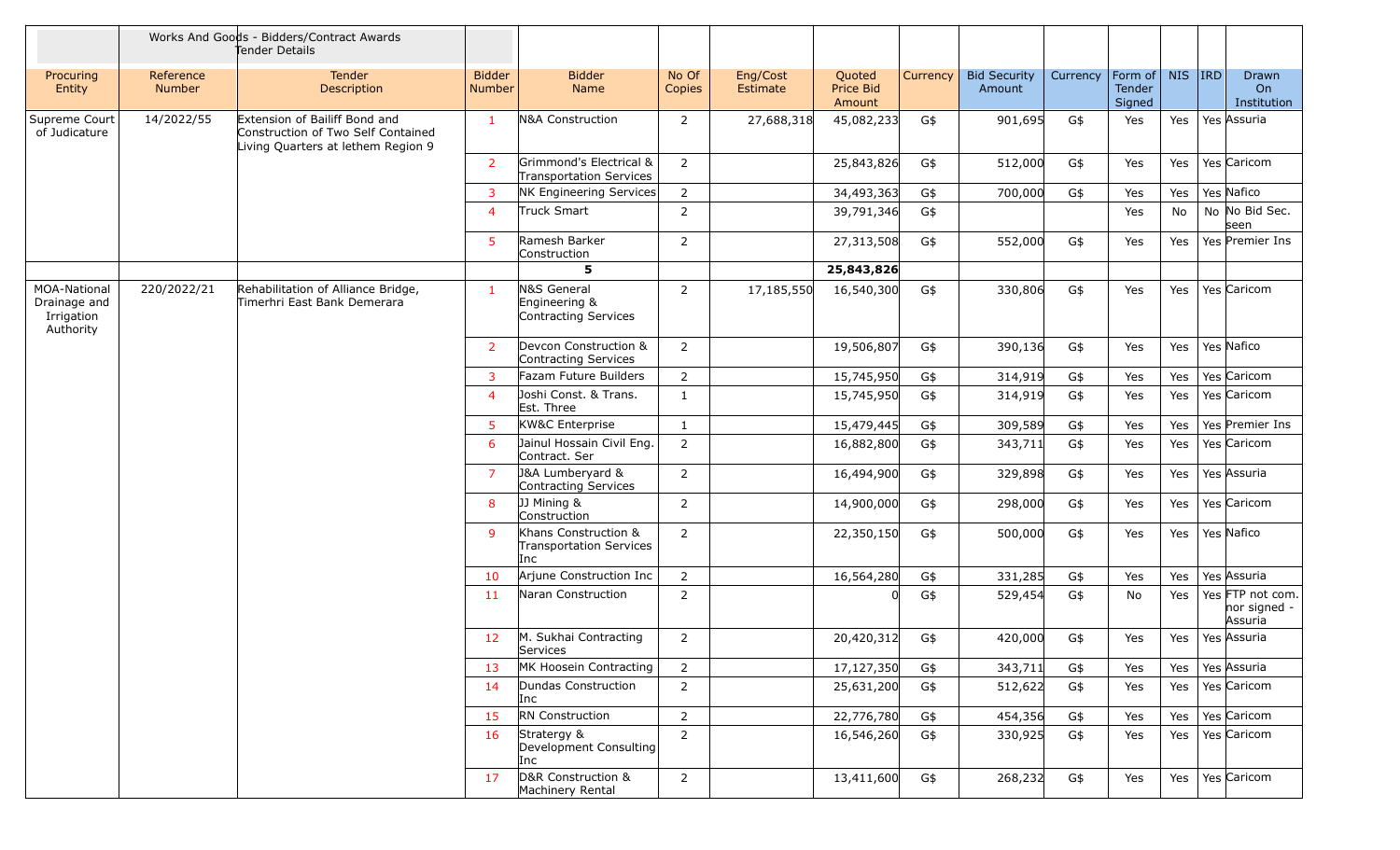|                                                     |                     | Works And Goods - Bidders/Contract Awards<br>Tender Details                                                                       |                         |                                                         |                 |                      |                               |          |                               |          |                             |        |         |                                               |
|-----------------------------------------------------|---------------------|-----------------------------------------------------------------------------------------------------------------------------------|-------------------------|---------------------------------------------------------|-----------------|----------------------|-------------------------------|----------|-------------------------------|----------|-----------------------------|--------|---------|-----------------------------------------------|
| Procuring<br>Entity                                 | Reference<br>Number | Tender<br>Description                                                                                                             | <b>Bidder</b><br>Number | <b>Bidder</b><br>Name                                   | No Of<br>Copies | Eng/Cost<br>Estimate | Quoted<br>Price Bid<br>Amount | Currency | <b>Bid Security</b><br>Amount | Currency | Form of<br>Tender<br>Signed | NIS RD |         | Drawn<br>On<br>Institution                    |
|                                                     | 220/2022/21         |                                                                                                                                   | 18                      | Mohamed's Excavating<br>& Construction Inc              | $\overline{2}$  |                      | 16,938,600                    | G\$      | 380,000                       | G\$      | Yes                         | Yes    |         | Yes Caricom                                   |
|                                                     |                     |                                                                                                                                   | 19                      | Kallco Guyana Inc                                       | $\overline{2}$  |                      | 17,765,216                    | G\$      | 355,304                       | G\$      | Yes                         | Yes    |         | Yes Premier Ins                               |
|                                                     |                     |                                                                                                                                   | 20                      | DN&D Civil Engineering<br>Services                      | 2               |                      | 16,621,800                    | G\$      | 332,436                       | G\$      | Yes                         | Yes    |         | Yes Caricom                                   |
|                                                     |                     |                                                                                                                                   |                         | 20                                                      |                 |                      | O                             |          |                               |          |                             |        |         |                                               |
|                                                     | 221/2022/21         | Upgrading of KI 1 Southern Access<br>Road Ruby Back Area, East Bank<br>Essequibo                                                  | $\mathbf{1}$            | Stratergy &<br>Development Consulting<br>Inc            | 2               | 24,545,250           | 41,664,520                    | G\$      | 797,403                       | G\$      | Yes                         | Yes    |         | Yes Caricom                                   |
|                                                     |                     |                                                                                                                                   | $\overline{2}$          | R. Maraj General<br>Contracting                         | $\mathbf{1}$    |                      | 42,197,800                    | G\$      | 843,956                       | G\$      | Yes                         | Yes    |         | Yes Caricom                                   |
|                                                     |                     |                                                                                                                                   | 3                       | D&R Construction &<br>Machinery Rental                  | $\overline{2}$  |                      | 23,384,355                    | G\$      | 467,687                       | G\$      | Yes                         | Yes    |         | Yes Caricom                                   |
|                                                     |                     |                                                                                                                                   | $\overline{4}$          | Joshi Const. &<br>Transportation<br>Establishment Three | 2               |                      | 28,281,300                    | G\$      | 565,626                       | G\$      | Yes                         | Yes    |         | Yes Caricom                                   |
|                                                     |                     |                                                                                                                                   | $5\phantom{.0}$         | <b>BDE Recycling</b>                                    | $\overline{2}$  |                      | 25,900,000                    | G\$      | 518,000                       | G\$      | Yes                         | Yes    |         | Yes Caricom                                   |
|                                                     |                     |                                                                                                                                   | 6                       | Roopan Ramoutar<br>Investment                           | $\overline{2}$  |                      | 43,207,600                    | G\$      | 864,152                       | G\$      | Yes                         | Yes    |         | Yes Assuria                                   |
|                                                     |                     |                                                                                                                                   | $\overline{7}$          | Avinash Contracting &<br>Scrap Metal Inc                | $\overline{2}$  |                      | 26,969,100                    | G\$      | 589,305                       | G\$      | Yes                         | Yes    |         | Yes Caricom                                   |
|                                                     |                     |                                                                                                                                   | 8                       | Naran Contracting                                       | $\overline{2}$  |                      |                               |          | 301,652                       | G\$      | No                          | Yes    |         | Yes FTP not<br>signed nor<br>com.,<br>Assuria |
|                                                     |                     |                                                                                                                                   |                         | 8                                                       |                 |                      | O                             |          |                               |          |                             |        |         |                                               |
| Ministry of<br>Agriculture                          | 222/2022/21         | Supply, Delivery and Testing of One<br>(1) New 4X4 Double Cab Pickup                                                              | $\mathbf{1}$            | Beharry Automotive Ltd                                  | 2               |                      | 14,339,586                    | G\$      | 286,792                       | G\$      | Yes                         | Yes    |         | Yes Nafico                                    |
|                                                     |                     |                                                                                                                                   | $\overline{2}$          | Massy Motors Guyana<br>Ltd                              | $\overline{2}$  |                      | 7,500,000                     | G\$      | 219,000                       | G\$      | Yes                         | Yes    | Yes RBL |                                               |
|                                                     |                     |                                                                                                                                   |                         | $\overline{2}$                                          |                 |                      | 7,500,000                     |          |                               |          |                             |        |         |                                               |
| Ministry of<br>Tourism,<br>Industry and<br>Commerce | 25/2022/23          | Construction of Concrete Bridge,<br>national Exhibition Centre                                                                    | $\mathbf{1}$            | M. Sukhai Contracting<br>Services                       | $\mathbf{1}$    | 33,335,320           | 26,636,028                    | G\$      | 600,000                       | G\$      | Yes                         | Yes    |         | Yes Assuria                                   |
|                                                     |                     |                                                                                                                                   |                         | BM Property Investment<br>Inc                           | -1              |                      | 26,320,300                    | G\$      | 526,400                       | G\$      | Yes                         |        |         | Yes   Yes   Caricom                           |
|                                                     |                     |                                                                                                                                   | $\overline{3}$          | U. Balgobin Electrical &<br>Construction Service        | $\mathbf{1}$    |                      | 23,396,085                    | G\$      | 467,922                       | G\$      | Yes                         | Yes    |         | Yes Assuria                                   |
|                                                     |                     |                                                                                                                                   |                         | З.                                                      |                 |                      | 23,396,085                    |          |                               |          |                             |        |         |                                               |
| Demerara<br>Harbour Bridge<br>Corporation           |                     | 2697/2018/32 Ret Construction of Asphalt Plant<br>Administration & Quality Control<br>Laboratory Building, Garden of Eden,<br>EBD | $\mathbf{1}$            | Romano Builders                                         | $\overline{2}$  | 158,068,153          | 147,835,974                   | G\$      | 2,800,000                     | $G\$     | Yes                         | Yes    |         | Yes Nafico                                    |
|                                                     |                     |                                                                                                                                   |                         | $\mathbf{1}$                                            |                 |                      | 147,835,974                   |          |                               |          |                             |        |         |                                               |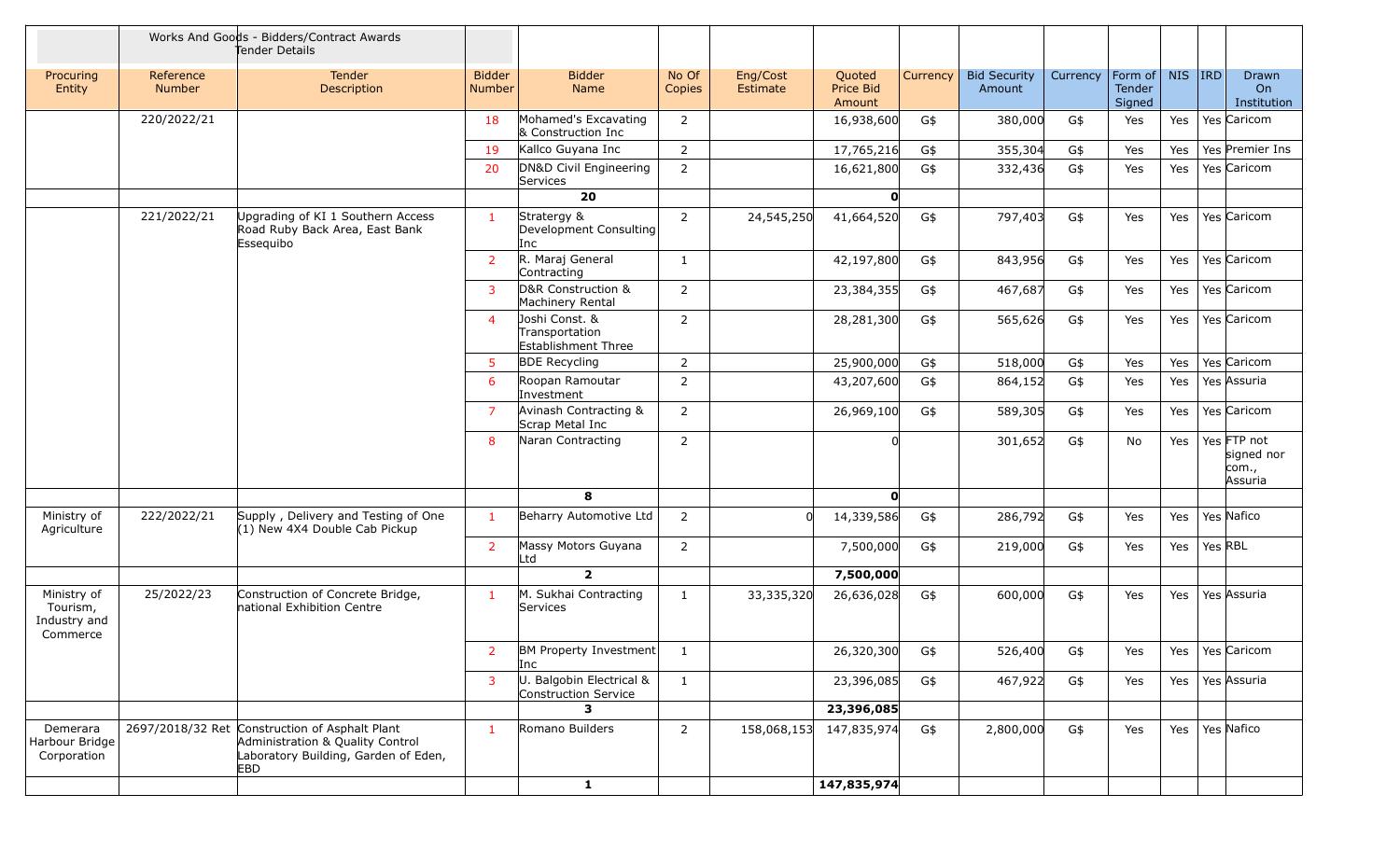|                                                            |                     | Works And Goods - Bidders/Contract Awards<br>Tender Details                                                    |                         |                                                   |                 |                      |                               |                 |                               |             |                             |        |                                         |
|------------------------------------------------------------|---------------------|----------------------------------------------------------------------------------------------------------------|-------------------------|---------------------------------------------------|-----------------|----------------------|-------------------------------|-----------------|-------------------------------|-------------|-----------------------------|--------|-----------------------------------------|
| Procuring<br>Entity                                        | Reference<br>Number | Tender<br>Description                                                                                          | <b>Bidder</b><br>Number | <b>Bidder</b><br>Name                             | No Of<br>Copies | Eng/Cost<br>Estimate | Quoted<br>Price Bid<br>Amount | <b>Currency</b> | <b>Bid Security</b><br>Amount | Currency    | Form of<br>Tender<br>Signed | NIS RD | Drawn<br>On<br>Institution              |
| Min. of Labour<br>Human Services<br>and Social<br>Security | 41/2022/39          | Printing and Compilation of Old Age<br>Pension, Public Assistance and<br>Permanently Disable Booklets for 2023 | $\mathbf{1}$            | A1 Print Shop                                     | $\overline{2}$  |                      | 10,485,000                    | G\$             | 209,700                       | G\$         | Yes                         | Yes    | Yes Assuria                             |
|                                                            |                     |                                                                                                                | $\overline{2}$          | J's Printery                                      | $\mathbf{1}$    |                      | 11,281,440                    | G\$             | 225,629                       | G\$         | Yes                         | Yes    | Yes Assuria                             |
|                                                            |                     |                                                                                                                | $\overline{3}$          | City Printing                                     | $\overline{2}$  |                      | 30,925,000                    | G\$             | 618,500                       | G\$         | No                          | Yes    | Yes FTP com. not<br>signed -<br>Assuria |
|                                                            |                     |                                                                                                                | $\overline{4}$          | Guyana National<br>Printers Ltd                   | $\mathbf{1}$    |                      | 69,610,680                    | G\$             |                               |             | Yes                         | Yes    | Yes No Bid Sec.<br>Seen                 |
|                                                            |                     |                                                                                                                | 5 <sup>1</sup>          | J. Hussains Construction<br>& Supplies            | $\overline{2}$  |                      | 19,495,520                    | G\$             | 389,910                       | G\$         | Yes                         | Yes    | Yes Assuria                             |
|                                                            |                     |                                                                                                                | 6                       | Inter Services<br>Enterprise                      | $\overline{2}$  |                      | 154,626,750                   | G\$             | 3,092,535                     | G\$         | Yes                         | Yes    | Yes Assuria                             |
|                                                            |                     |                                                                                                                |                         | 6                                                 |                 |                      | 10,485,000                    |                 |                               |             |                             |        |                                         |
|                                                            | 42/2022/39          | Construction of Stores at Head Office,<br>Lamaha & East Street                                                 | $\mathbf{1}$            | <b>ACL Construction</b><br>Guyana                 | $\mathbf{1}$    | 9,639,333            | 15,947,594                    | G\$             |                               | $\mathbf 0$ | Yes                         | Yes    | Yes BSDP C/S                            |
|                                                            |                     |                                                                                                                | $\overline{2}$          | JPM's General<br>Construction &<br>Engineering    | $\mathbf{1}$    |                      | 11,634,299                    | G\$             |                               |             | Yes                         | Yes    | Yes BSDP C/S                            |
|                                                            |                     |                                                                                                                | $\overline{3}$          | Rambarran's<br>Construction Services              | $\mathbf{1}$    |                      | 9,469,966                     | G\$             |                               |             | Yes                         | Yes    | Yes BSDP C/S                            |
|                                                            |                     |                                                                                                                | $\overline{4}$          | <b>ECS Construction &amp;</b><br>General Supplies | $\mathbf{1}$    |                      | 11,449,556                    | G\$             |                               |             | Yes                         | Yes    | Yes BSDP C/S                            |
|                                                            |                     |                                                                                                                | 5 <sup>1</sup>          | Arjune Construction Inc                           | $\mathbf{1}$    |                      | 13,231,878                    | G\$             |                               |             | Yes                         | Yes    | Yes BSDP C/S                            |
|                                                            |                     |                                                                                                                | 6                       | Clean Star Construction<br>Services               | $\mathbf{1}$    |                      | 14,668,830                    | G\$             |                               |             | Yes                         | Yes    | Yes BSDP C/S                            |
|                                                            |                     |                                                                                                                | $\overline{7}$          | Vishal's Contracting                              | $\mathbf{1}$    |                      | 14,297,857                    |                 |                               |             | Yes                         | Yes    | Yes BSDP C/S                            |
|                                                            |                     |                                                                                                                | 8                       | Romano Builders                                   | $\mathbf{1}$    |                      | 10,189,520                    | G\$             |                               |             | Yes                         | Yes    | Yes BSDP C/S                            |
|                                                            |                     |                                                                                                                | 9                       | H&ON General<br>Construction                      | $\mathbf{1}$    |                      | 9,993,808                     | G\$             |                               |             | Yes                         | Yes    | Yes BSDP C/S                            |
|                                                            |                     |                                                                                                                | 10                      | Andrect Engineering &<br>Construction             | $\mathbf{1}$    |                      | 12,940,389                    | G\$             |                               |             | Yes                         | Yes    | Yes BSDP C/S                            |
|                                                            |                     |                                                                                                                | 11                      | Emerald General<br>Contracting &<br>Distributors  | $\mathbf{1}$    |                      | 9,489,755                     | G\$             |                               |             | Yes                         | Yes    | Yes BSDP C/S                            |
|                                                            |                     |                                                                                                                | 12                      | DR Engineering                                    | $\mathbf{1}$    |                      | 9,507,520                     | G\$             |                               |             | Yes                         | Yes    | Yes BSDP C/S                            |
|                                                            |                     |                                                                                                                | 13                      | Cooperate Construction                            | $\mathbf{1}$    |                      | 13,260,582                    | G\$             |                               |             | Yes                         | Yes    | Yes BSDO C/S                            |
|                                                            |                     |                                                                                                                |                         | 13                                                |                 |                      | 9,469,966                     |                 |                               |             |                             |        |                                         |
| Office of the<br>Prime Minister                            | 44/2022/02          | Supply and Delivery of 75" UHD<br>Displays                                                                     | $\mathbf{1}$            | Boomerang Technical<br>Services & Supplies        | $\overline{2}$  |                      | 14,000,000                    | G\$             | 280,000                       | G\$         | Yes                         | Yes    | Yes Diamond                             |
|                                                            |                     |                                                                                                                | 2                       | The Hardware Depot                                | $\overline{2}$  |                      | 9,473,400                     | G\$             | 182,468                       | G\$         | Yes                         | Yes    | Yes Assuria                             |
|                                                            |                     |                                                                                                                | 3                       | Osbourne Gomes<br>Company                         | $\overline{2}$  |                      | 10,200,000                    | G\$             | 204,000                       | G\$         | Yes                         | Yes    | Yes Assuria                             |
|                                                            |                     |                                                                                                                | $\overline{4}$          | PBS Technologies<br>Guyana Inc.                   | $\overline{2}$  |                      | 7,560,000                     | G\$             | 151,200                       | G\$         | Yes                         | Yes    | Yes Nafico                              |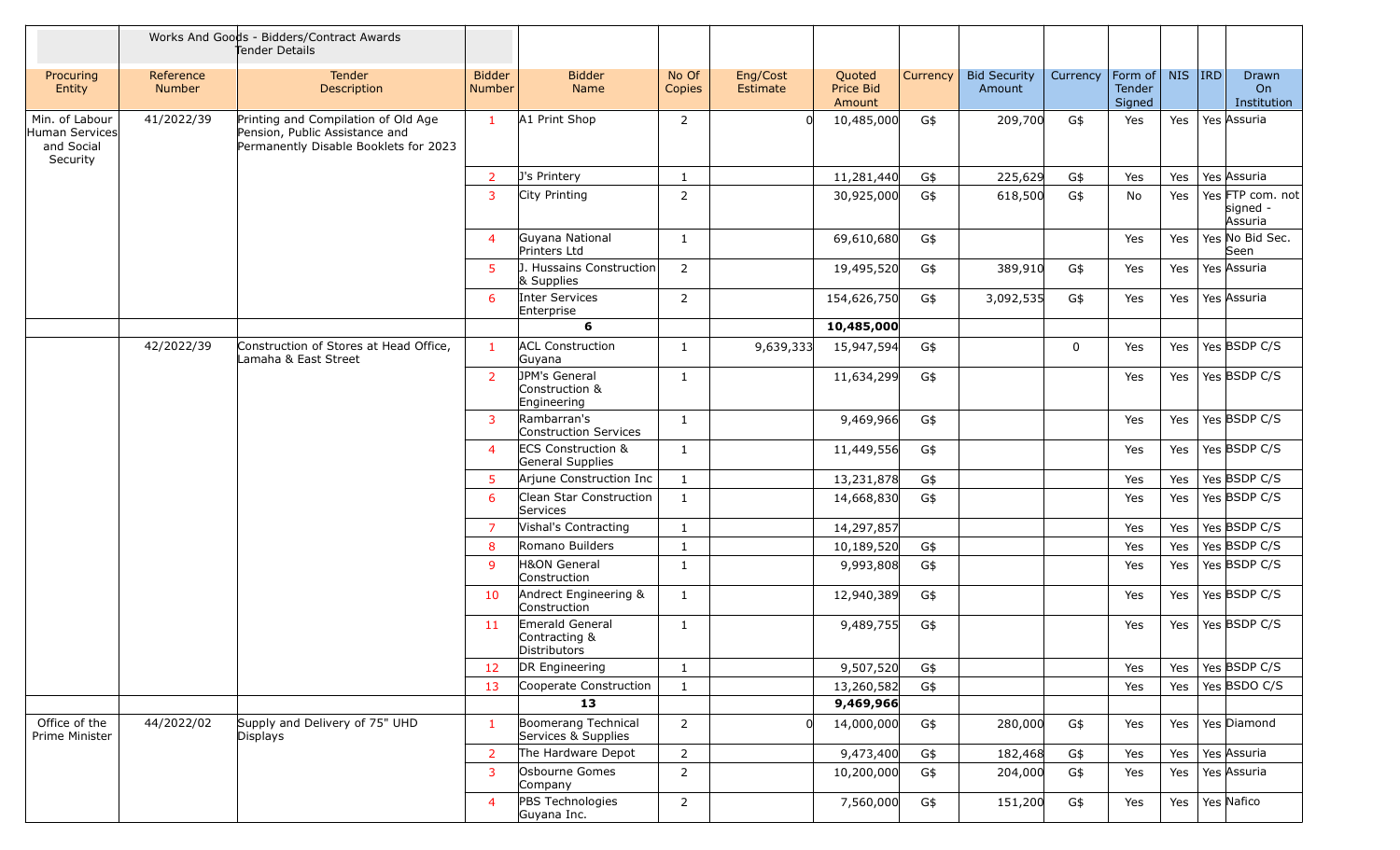|                                                            |                     | Works And Goods - Bidders/Contract Awards<br>Tender Details |                         |                                                    |                 |                      |                               |             |                               |             |                             |             |         |                                 |
|------------------------------------------------------------|---------------------|-------------------------------------------------------------|-------------------------|----------------------------------------------------|-----------------|----------------------|-------------------------------|-------------|-------------------------------|-------------|-----------------------------|-------------|---------|---------------------------------|
| Procuring<br>Entity                                        | Reference<br>Number | Tender<br>Description                                       | <b>Bidder</b><br>Number | <b>Bidder</b><br>Name                              | No Of<br>Copies | Eng/Cost<br>Estimate | Quoted<br>Price Bid<br>Amount | Currency    | <b>Bid Security</b><br>Amount | Currency    | Form of<br>Tender<br>Signed | $NIS$ IRD   |         | Drawn<br>On<br>Institution      |
|                                                            | 44/2022/02          |                                                             | 5 <sup>5</sup>          | Nationwide Imports                                 | $\mathbf{1}$    |                      | 5,200,000                     | G\$         | 104,000                       | G\$         | Yes                         | Yes         | Yes GTM |                                 |
|                                                            |                     |                                                             |                         | 5                                                  |                 |                      | 5,200,000                     |             |                               |             |                             |             |         |                                 |
| Min. of Labour<br>Human Services<br>and Social<br>Security |                     | 44/2022/39 EOI Supply of Meals to the Night Shelter         | $\mathbf{1}$            | Maria - Christelle Watts                           | $\mathbf 0$     |                      | O                             | $\mathbf 0$ |                               | $\mathbf 0$ | $\mathbf 0$                 | $\mathbf 0$ |         | 0 Dinner                        |
|                                                            |                     |                                                             | $\overline{2}$          | Raedonna Archer                                    |                 |                      |                               |             |                               |             |                             |             |         | Breakfast,<br>Lunch &<br>Dinner |
|                                                            |                     |                                                             | 3                       | Lawanda Whaul                                      |                 |                      |                               |             |                               |             |                             |             |         | Breakfast,<br>Lunch &<br>Dinner |
|                                                            |                     |                                                             | $\overline{4}$          | Tefhany Adams                                      |                 |                      | 0                             |             |                               |             |                             |             |         | Lunch                           |
|                                                            |                     |                                                             | 5 <sub>5</sub>          | Lizley Edwards                                     |                 |                      |                               |             |                               |             |                             |             |         | Breakfast &<br>Lunch            |
|                                                            |                     |                                                             | 6                       | Cindy France                                       |                 |                      |                               |             |                               |             |                             |             |         | Dinner                          |
|                                                            |                     |                                                             | $\overline{7}$          | Maelisha Jordan                                    |                 |                      | $\Omega$                      |             |                               |             |                             |             |         | Breakfast                       |
|                                                            |                     |                                                             | 8                       | Tarmattie Pooran                                   |                 |                      |                               |             |                               |             |                             |             |         | Breakfast &<br>Dinner           |
|                                                            |                     |                                                             | -9                      | Whitney Chester                                    |                 |                      | O                             |             |                               |             |                             |             |         | Breakfast                       |
|                                                            |                     |                                                             | 10                      | Erica Andrews                                      |                 |                      |                               |             |                               |             |                             |             |         | Lunch &<br>Dinner               |
|                                                            |                     |                                                             | 11                      | Gail Gonsalves                                     |                 |                      | O                             |             |                               |             |                             |             |         | Lunch                           |
|                                                            |                     |                                                             | 12                      | Andrea Andrews                                     |                 |                      |                               |             |                               |             |                             |             |         | Lunch &<br>Dinner               |
|                                                            |                     |                                                             | 13                      | Shanna Singh                                       |                 |                      | $\Omega$                      |             |                               |             |                             |             |         | Breakfast,<br>Lunch &<br>Dinner |
|                                                            |                     |                                                             | 14                      | Aegis Investments &<br>Supplies                    |                 |                      | O                             |             |                               |             |                             |             |         | Breakfast &<br>Dinner           |
|                                                            |                     |                                                             | 15                      | Penny Singh, Amanda<br>Hadette & Kimmay<br>Hadette |                 |                      | $\Omega$                      |             |                               |             |                             |             |         | Breakfast &<br>Lunch            |
|                                                            |                     |                                                             | 16                      | Amrita Kgoshall                                    |                 |                      |                               |             |                               |             |                             |             |         | Lunch &<br>Dinner               |
|                                                            |                     |                                                             | 17                      | Klaus Gourmet & Alite<br>Services                  |                 |                      |                               |             |                               |             |                             |             |         | Dinner                          |
|                                                            |                     |                                                             | 18                      | Juilet Kumar                                       |                 |                      | 0l                            |             |                               |             |                             |             |         | Breakfast &<br>Dinner           |
|                                                            |                     |                                                             | 19                      | Alexis Reece                                       |                 |                      | $\Omega$                      |             |                               |             |                             |             |         | Dinner                          |
|                                                            |                     |                                                             | 20                      | Evon Alexis Henry                                  |                 |                      |                               |             |                               |             |                             |             |         | Dinner                          |
|                                                            |                     |                                                             | 21                      | Jenelle AO Benn Cargill                            |                 |                      |                               |             |                               |             |                             |             |         | Breakfast &<br>Lunch            |
|                                                            |                     |                                                             | 22                      | Dhanmattie Singh                                   |                 |                      | 0                             |             |                               |             |                             |             |         | Dinner                          |
|                                                            |                     |                                                             | 23                      | Cheryl Stewart                                     |                 |                      | O                             |             |                               |             |                             |             |         | Lunch                           |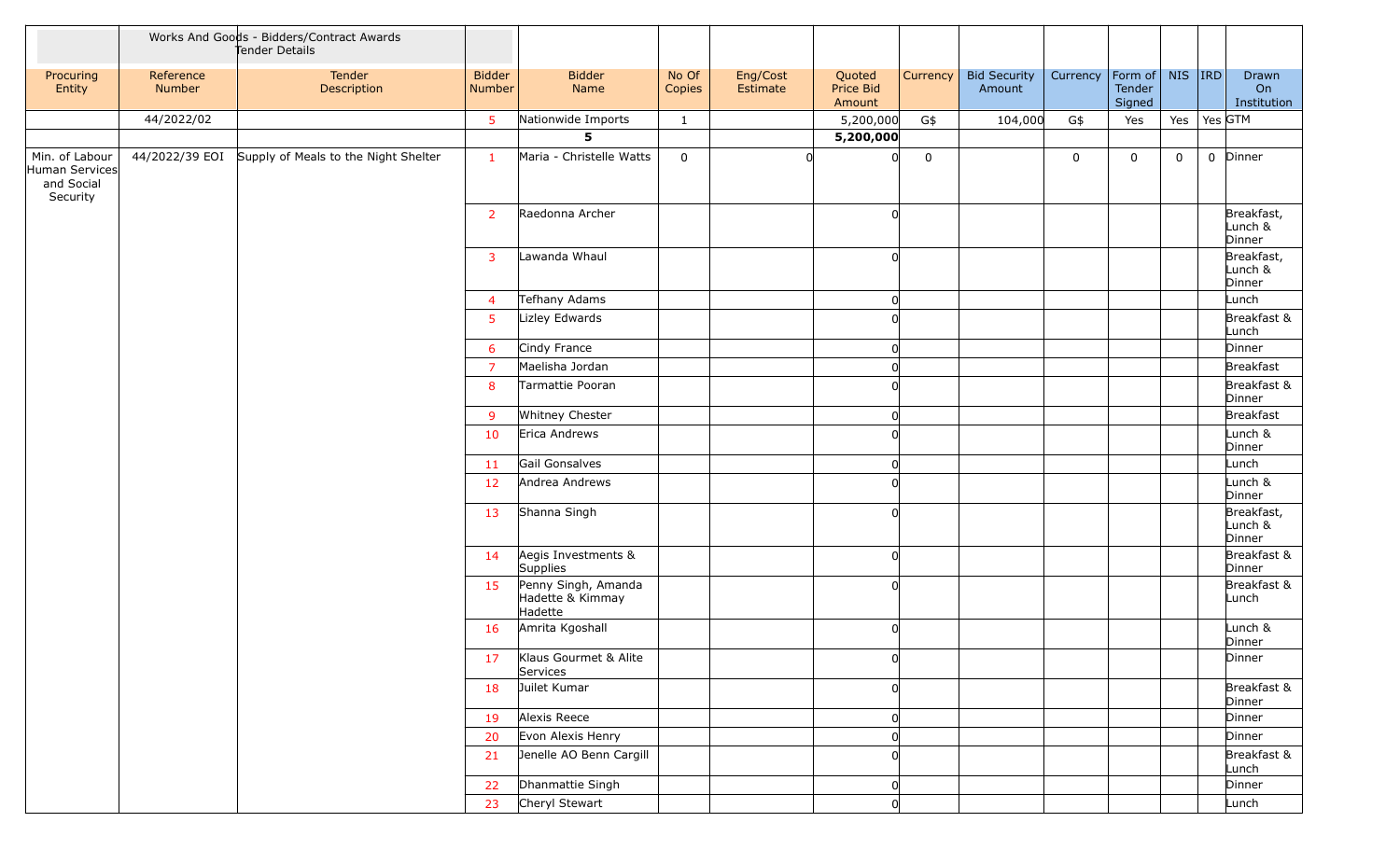|                                 |                            | Works And Goods - Bidders/Contract Awards<br>Tender Details                      |                                |                                                        |                 |                      |                               |          |                               |              |                                         |     |                                          |
|---------------------------------|----------------------------|----------------------------------------------------------------------------------|--------------------------------|--------------------------------------------------------|-----------------|----------------------|-------------------------------|----------|-------------------------------|--------------|-----------------------------------------|-----|------------------------------------------|
| Procuring<br>Entity             | Reference<br><b>Number</b> | Tender<br>Description                                                            | <b>Bidder</b><br><b>Number</b> | <b>Bidder</b><br>Name                                  | No Of<br>Copies | Eng/Cost<br>Estimate | Quoted<br>Price Bid<br>Amount | Currency | <b>Bid Security</b><br>Amount | Currency     | Form of   NIS   IRD<br>Tender<br>Signed |     | Drawn<br>On<br>Institution               |
|                                 | 44/2022/39 EOI             |                                                                                  | 24                             | Simone Garway                                          |                 |                      |                               |          |                               |              |                                         |     | Dinner                                   |
|                                 |                            |                                                                                  | 25                             | Aneesa Khanoo                                          |                 |                      |                               |          |                               |              |                                         |     | Lunch                                    |
|                                 |                            |                                                                                  | 26                             | <b>Waveney Dainty</b>                                  |                 |                      |                               |          |                               |              |                                         |     | Dinner                                   |
|                                 |                            |                                                                                  | 27                             | Lovern Edwards                                         |                 |                      |                               |          |                               |              |                                         |     | Breakfast,<br>Lunch,<br>Dinner or<br>Any |
|                                 |                            |                                                                                  | 28                             | GK Inc                                                 |                 |                      |                               |          |                               |              |                                         |     | Breakfast,<br>Lunch &<br>Dinner          |
|                                 |                            |                                                                                  | 29                             | Amanda Bonito T/A<br>Mario's Juice Bar                 |                 |                      |                               |          |                               |              |                                         |     | Breakfast,<br>Lunch &<br>Dinner          |
|                                 |                            |                                                                                  | 30                             | Tricia Dainty                                          |                 |                      | 0                             |          |                               |              |                                         |     | Breakfast                                |
|                                 |                            |                                                                                  | 31                             | Esther Pooran                                          |                 |                      |                               |          |                               |              |                                         |     | Breakfast,<br>Lunch &<br>Dinner          |
|                                 |                            |                                                                                  | 32                             | Kamini Latchman                                        |                 |                      | ∩                             |          |                               |              |                                         |     | Breakfast,<br>Lunch &<br>Dinner          |
|                                 |                            |                                                                                  | 33                             | Tarmattie Jhaman                                       |                 |                      |                               |          |                               |              |                                         |     | Breakfast,<br>Lunch &<br>Dinner          |
|                                 |                            |                                                                                  |                                | 33                                                     |                 |                      | O                             |          |                               |              |                                         |     |                                          |
| Office of the<br>Prime Minister | 45/2022/02                 | Procurement of Solar Power Systems<br>and Control Card for the NDMA              | $\mathbf{1}$                   | 2020 FMCG Inc L1                                       | $\overline{2}$  |                      | 6,223,500                     | G\$      |                               | $\mathbf 0$  | Yes                                     | Yes | Yes BSDP C/S                             |
|                                 |                            |                                                                                  |                                | $\mathbf{1}$                                           |                 |                      | 6,223,500                     |          |                               |              |                                         |     |                                          |
| Ministry of<br>Finance          | 51/2022/03                 | Construction of Annex Building for the<br>Ministry of Finance at 77 Croal Street | $\mathbf{1}$                   | Anil Lalsa Construction                                | $\overline{2}$  | 77,573,990           | 74,346,731                    | G\$      | 1,552,000                     | G\$          | Yes                                     | Yes | Yes Assuria                              |
|                                 |                            |                                                                                  | $\overline{2}$                 | <b>BM Property</b><br>Investments Inc                  | 1               |                      |                               | G\$      | 1,552,000                     | G\$          | No                                      | Yes | Yes FTP not com.<br>nor signed           |
|                                 |                            |                                                                                  | 3                              | Avinash Contracting &<br>Scrap Metal Inc               | $\overline{2}$  |                      | 75,973,170                    | G\$      | 1,552,000                     | G\$          | Yes                                     | Yes | Yes Caricom                              |
|                                 |                            |                                                                                  | 4                              | Emeralds General<br>Contracting &<br>Distributors<br>4 | $\overline{2}$  |                      | 77,403,218<br>$\mathbf{0}$    | G\$      | 1,552,000                     | G\$          | Yes                                     | Yes | Yes Caricom                              |
|                                 |                            |                                                                                  |                                |                                                        |                 |                      |                               |          |                               |              |                                         |     |                                          |
| Guyana Energy<br>Agency         | 55/2022/01                 | Supply and Delivery of Solar PV<br>Equipment for the GEA                         | $\mathbf{1}$                   | 2020 FMCG Inc                                          | 3               |                      | 23,168,580                    | G\$      | 1,500,000                     | G\$          | Yes                                     | Yes | Yes RBGL                                 |
|                                 |                            |                                                                                  | $\overline{2}$                 | <b>APAN Energry Services</b><br>Inc                    | 3               |                      | 18,108,499                    | G\$      | 362,170                       | G\$          | Yes                                     | Yes | Yes Premier Ins                          |
|                                 |                            |                                                                                  | 3                              | Trifactor Technical Sales<br>& Services Ltd (T&T)      | $\overline{3}$  |                      | 26,260,320                    | G\$      |                               | 7,000 USD \$ | Yes                                     |     | $N/A$ N/A Trinre Ins.<br>Co.             |
|                                 |                            |                                                                                  |                                | 3                                                      |                 |                      | 18,108,499                    |          |                               |              |                                         |     |                                          |